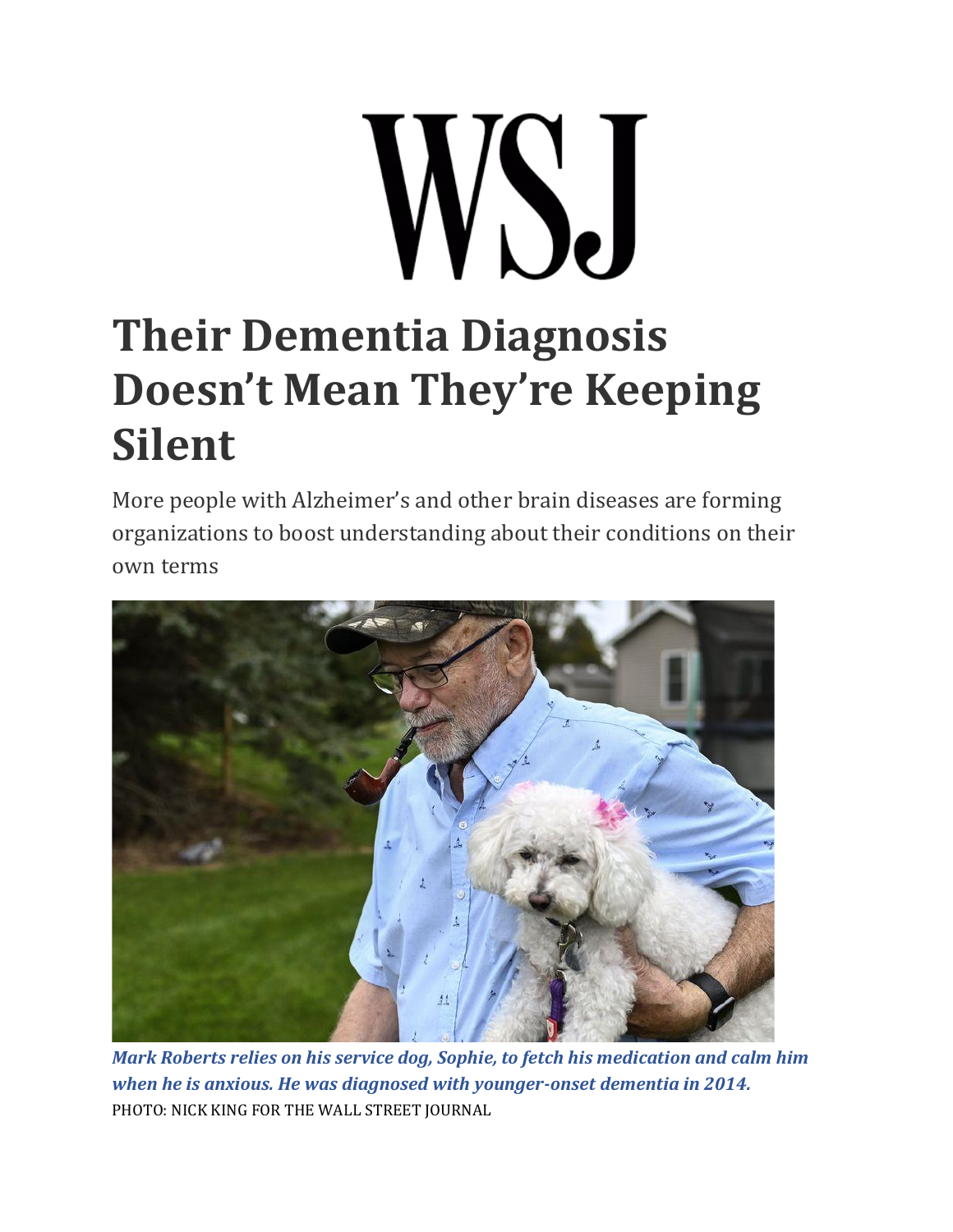*By* Clare Ansberry Updated Oct. 12, 2021 3:13 pm ET

As the number of people with dementia grows, more of them are speaking out to challenge assumptions about what they can and can't do.

Dementia affects more than 55 million people world-wide, with more than double that number expected to receive a diagnosis of the chronic condition by 2050, [according to the World Health Organization.](https://www.who.int/news-room/fact-sheets/detail/dementia) A group of advocates, many in the earlier stages of this condition, say that people around them often struggle with understanding the full range of symptoms.



*Brian LeBlanc, a dementia advocate and educator, found out he had youngeronset Alzheimer's in 2014, making him the fourth generation in his family to be diagnosed with dementia.* PHOTO: BRANDI IMAGE PHOTOGRAPHY

They have responded by forming self-advocacy organizations, aiming to shift the focus away from dementia's end stages. Many use a motto speaking to their desire for inclusion: "Nothing about us, without us." Their goal is to help healthcare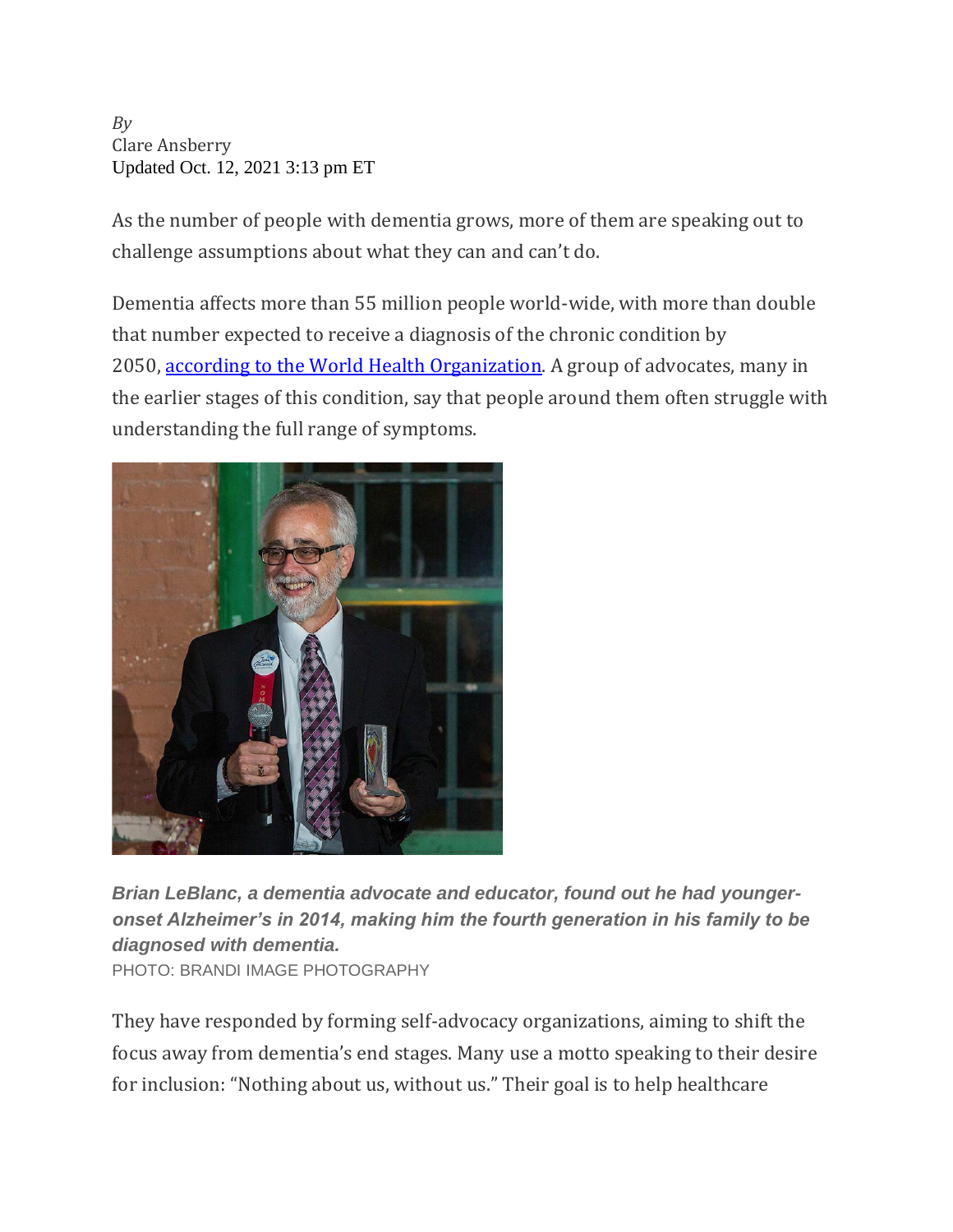professionals, policy makers and family members better understand the complexities and limitations, as well as the possibilities, of living well with dementia. Another priority for them is dispelling the widespread stigma surrounding the brain disorder that includes several types of diseases, including Alzheimer's.

"There is still life after a dementia diagnosis. That is what a lot of people don't understand," says Brian LeBlanc of Clearwater, Fla. He was diagnosed with youngeronset Alzheimer's in 2014 and [has been an advocate ever since](https://www.linkedin.com/in/thebrianleblanc/). "I'm not sitting in my house withering away."

The 61-year-old former public relations and marketing executive began giving speeches the year after his diagnosis on behalf of the Alzheimer's Association. [He](https://abitofbriansbrilliance.com/author/wearedementiastrong/)  [also writes a blog.](https://abitofbriansbrilliance.com/author/wearedementiastrong/) He helped found the National Council of Dementia Minds.

## **It was like crashing into a wall. I went from working 60 hours a week to zero.**— Arnold Beresh, 68

That organization grew out of a presentation by eight people with dementia to long-term care providers in 2019. [It now has members in 13 states,](https://dementiaminds.org/) ranging in age from 46 to 85. All have been diagnosed with dementia—some less than a year ago and others 11 years ago. They offer training and educational series on how dementia affects hearing, smell and taste. They explain how routines, automatic bill paying, electronic notepads and therapy dogs equipped with GPS trackers help them function more independently.

During these sessions, which have reached more than 4,000 people in four countries, they also **[talk openly about losing jobs and friends](https://www.wsj.com/articles/after-an-alzheimers-diagnosis-friends-stop-calling-11572091212?mod=article_inline)** and the worst things people can say to them. Among them: "You don't look like you have dementia."

"I forget things, too."

"Go live your life."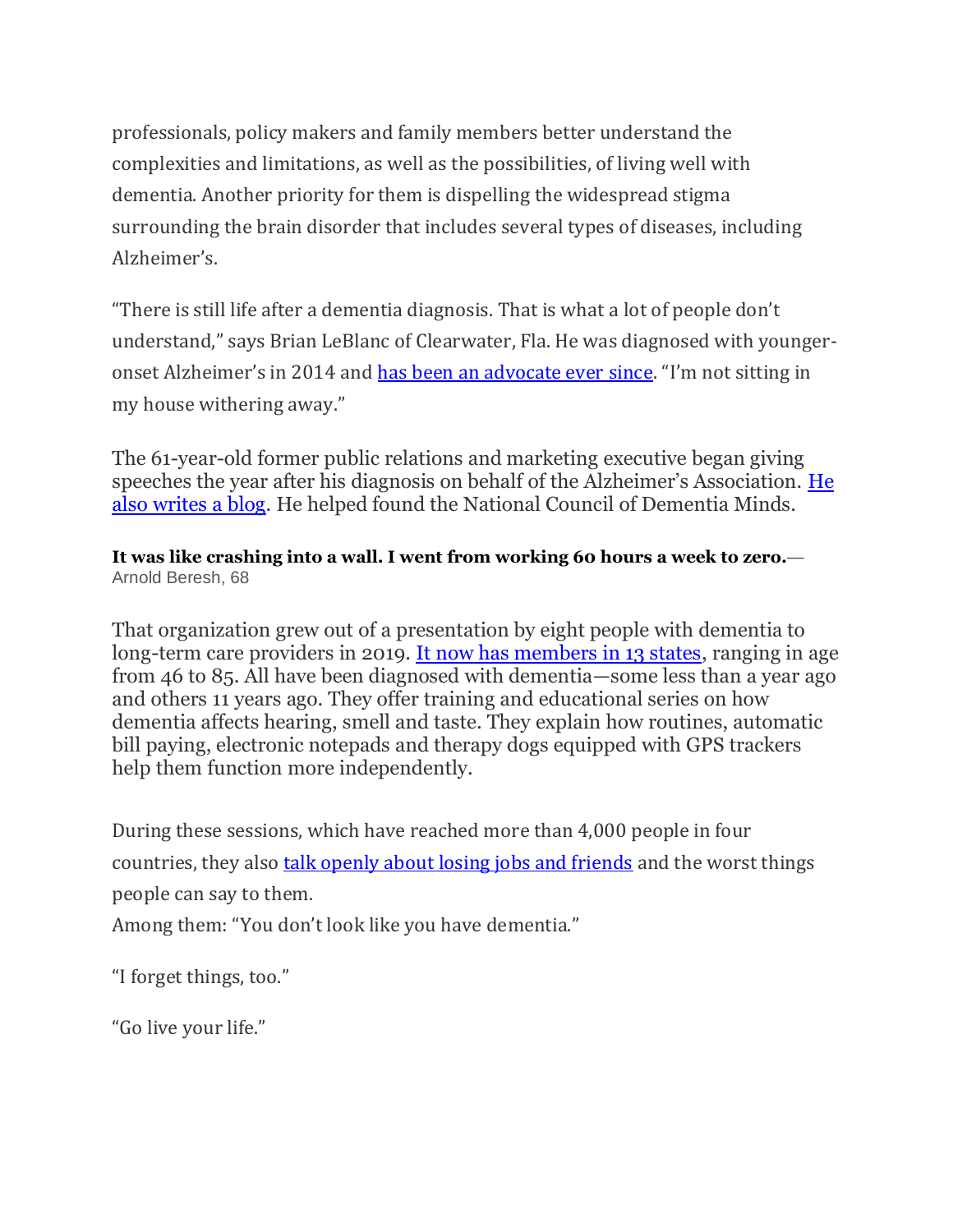Bonnie Erickson, 61, recalls hearing those last four words in her doctor's office after learning that she had white matter disease and vascular dementia. She received no informational pamphlets or other follow-up instructions. She searched the internet for answers, unsure of what to make of that advice.



*'It's not just a memory issue as so many think it is,' says Bonnie Erickson, who was diagnosed with vascular dementia in 2018.* PHOTO: BONNIE ERICKSON

"What I found frightened the hell out of me," says Ms. Erickson, a former program analyst with the Department of Homeland Security who lives in Billings, Mont. Since then, she has joined **Dementia Alliance International**, whose governing body also consists of people with dementia, and is president of the National Council of Dementia Minds.

"My personal goal is to improve the diagnosis process from, 'Go get your affairs in order,' to, 'Here are some resources that may help you understand your diagnosis and live well,' " she says.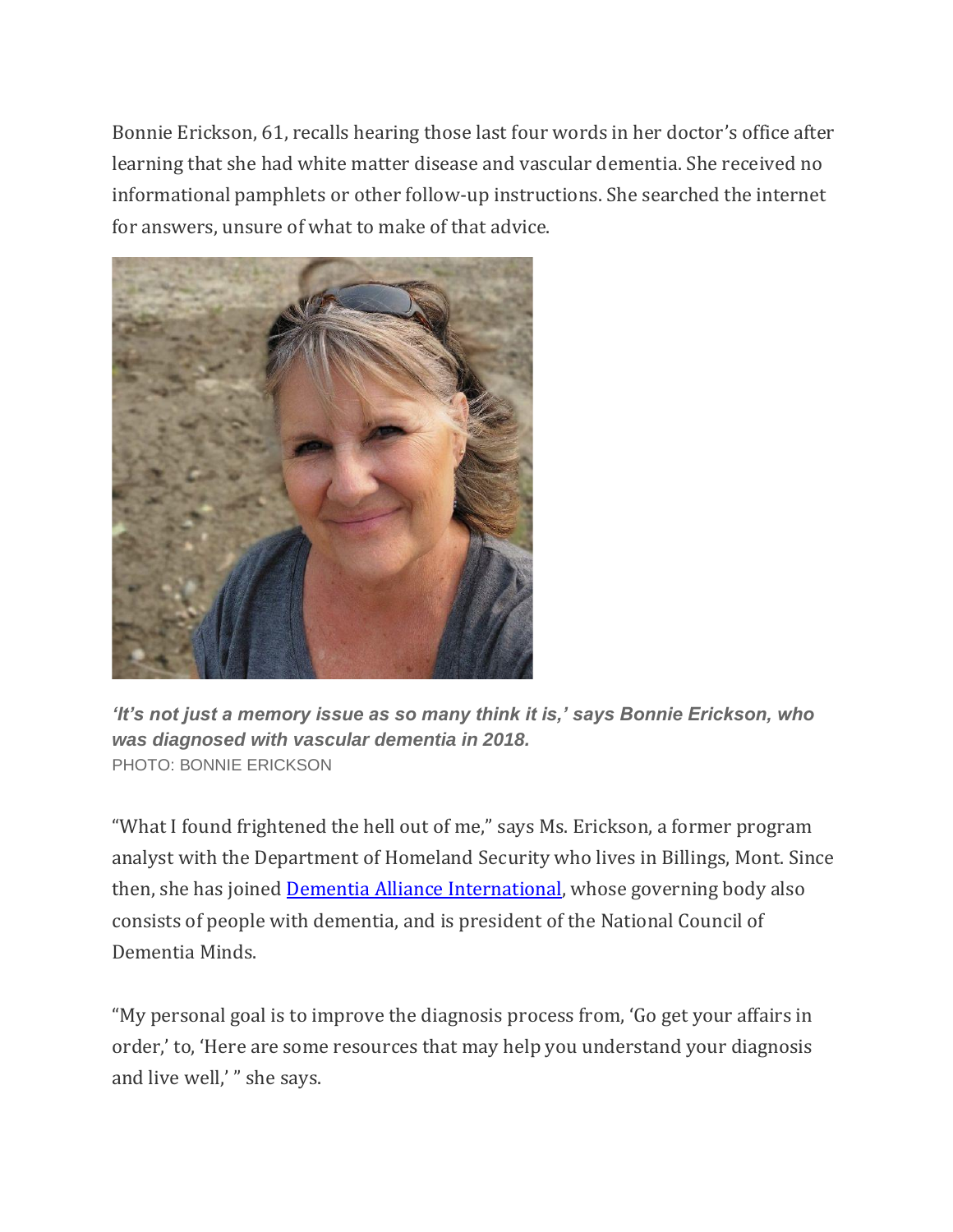Stigma often prevents people from seeking a diagnosis. This is a mistake, says Mark Roberts, 69, who was diagnosed with vascular dementia.

## **You know what? I got a purpose. You know what? I have a life. You know what? I can still do things.**

— Theresa Montgomery, 65

A skilled tradesman in Elwell, Mich., who loved trout fishing and gardening, Mr. Roberts grew uncharacteristically agitated and frustrated at work and home soon after he turned 60. He lashed out at his wife, Brenda Roberts, who endured his mounting anger until late 2013, when he threatened to get a gun and "put an end to this" because he couldn't get a door installed.

"I thought he had just become an angry man," says Brenda, who had worked with older adults for 40 years but never suspected he had dementia. She went to live with her daughter and insisted he see a neuropsychologist.

After initial counseling sessions, Mr. Roberts saw a geriatric psychiatrist who diagnosed him with vascular dementia at the age of 62. As part of the National Council of Dementia Minds, he gives presentations, often with Brenda, about how obtaining a diagnosis explained his behavior and saved his marriage. Brenda Roberts is executive director, facilitating training and presentations.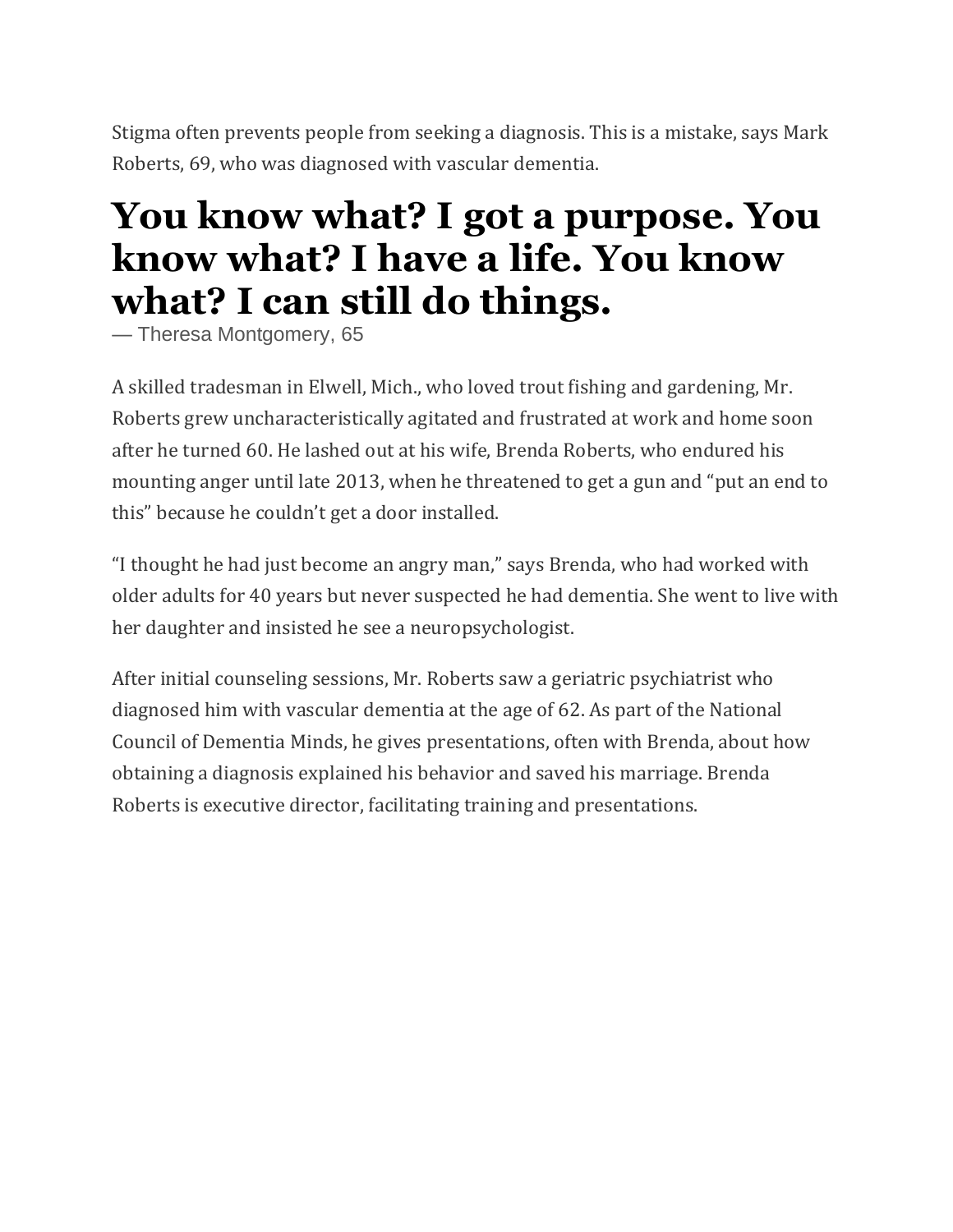

*Brenda Roberts, whose husband, Mark, has dementia, brought the original founders of the National Council of Dementia together for a long-term care conference in 2019 and is now executive director of the nonprofit.* PHOTO: NICK KING FOR THE WALL STREET JOURNAL

Advocates often describe how they repurposed their lives after losing their jobs.

Arnold Beresh, a 68-year-old podiatrist, had been practicing for 35 years, when he began having problems multitasking and finding his way home. He compensated for a while, bringing people into meetings to take notes for him. A 2015 visit to a specialist confirmed his worst fear: early-onset frontotemporal dementia.

"You are done," he recalls the doctor saying. "It was like crashing into a wall. I went from working 60 hours a week to zero."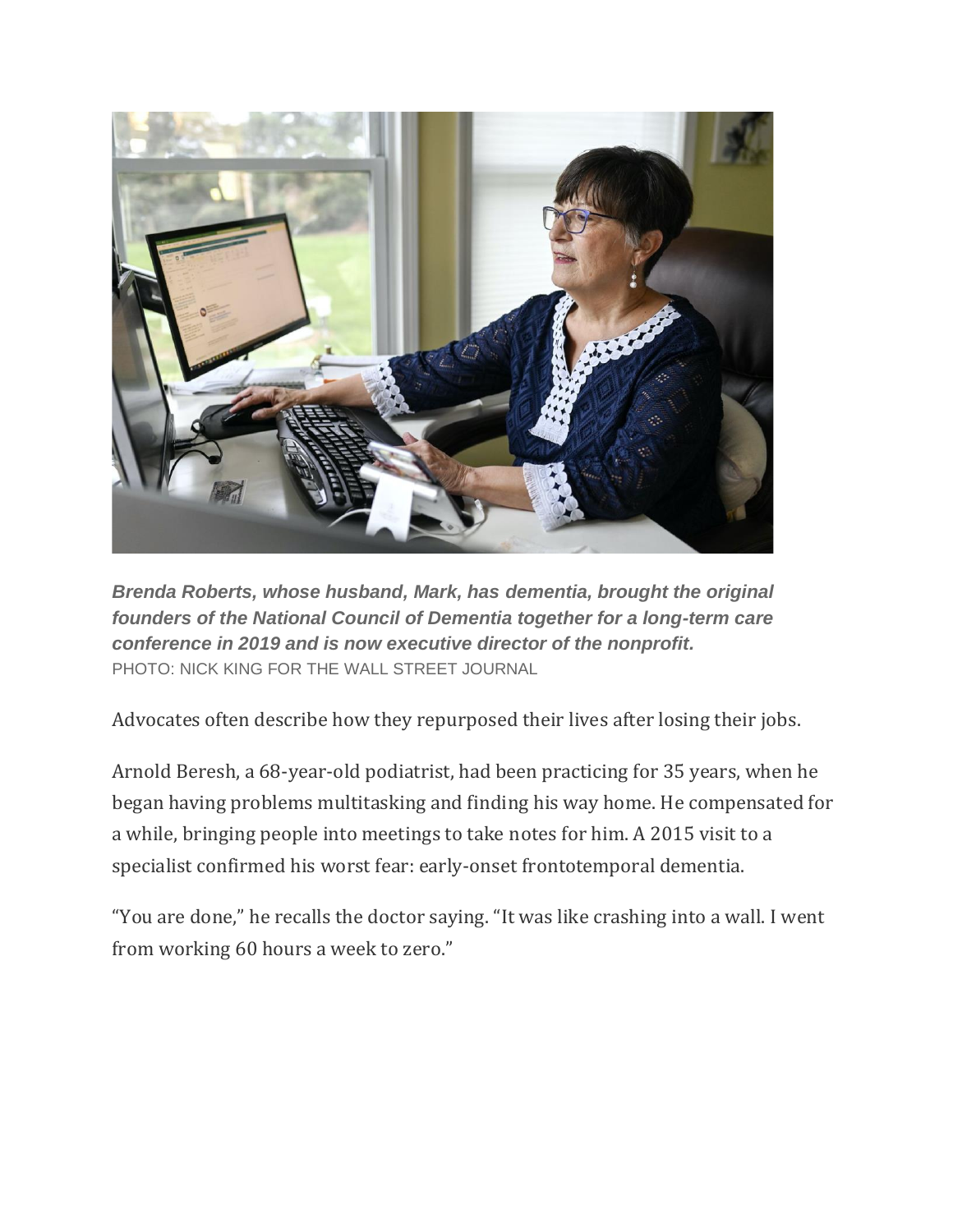

*Arnold Beresh, with his wife, Michele, says people often tell him he doesn't look like he has dementia. 'What is a person that has dementia or Alzheimer's supposed to look like?'* PHOTO: MICHELE BERESH

[He and his wife,](https://www.alz.org/gmc/news/caregiver-q-a-with-michele-beresh) Michele Beresh, moved from Newport News, Va., to West Bloomfield, Mich., to be closer to family. To help fill the void left by losing his practice, he works with the Michigan Dementia Coalition and National Council of Dementia Minds. He meets with small groups of people and answers questions about living with dementia. "It helps keep some of my world straight, and it gives me a sense of purpose," he says.

Acceptance and adjustment are key, says Theresa Montgomery, 65, of Duluth, Ga. She was 58 when she received her younger-onset Alzheimer's diagnosis. She thought she might be dead within five years.

She says she had a choice—mope or get busy—and she chose the latter, serving as an adviser and speaker for three dementia-related groups. Life expectancy for those with early-onset dementia varies. One 2019 study showed a mean survival time of 17 years after symptoms start and 10 years after a diagnosis.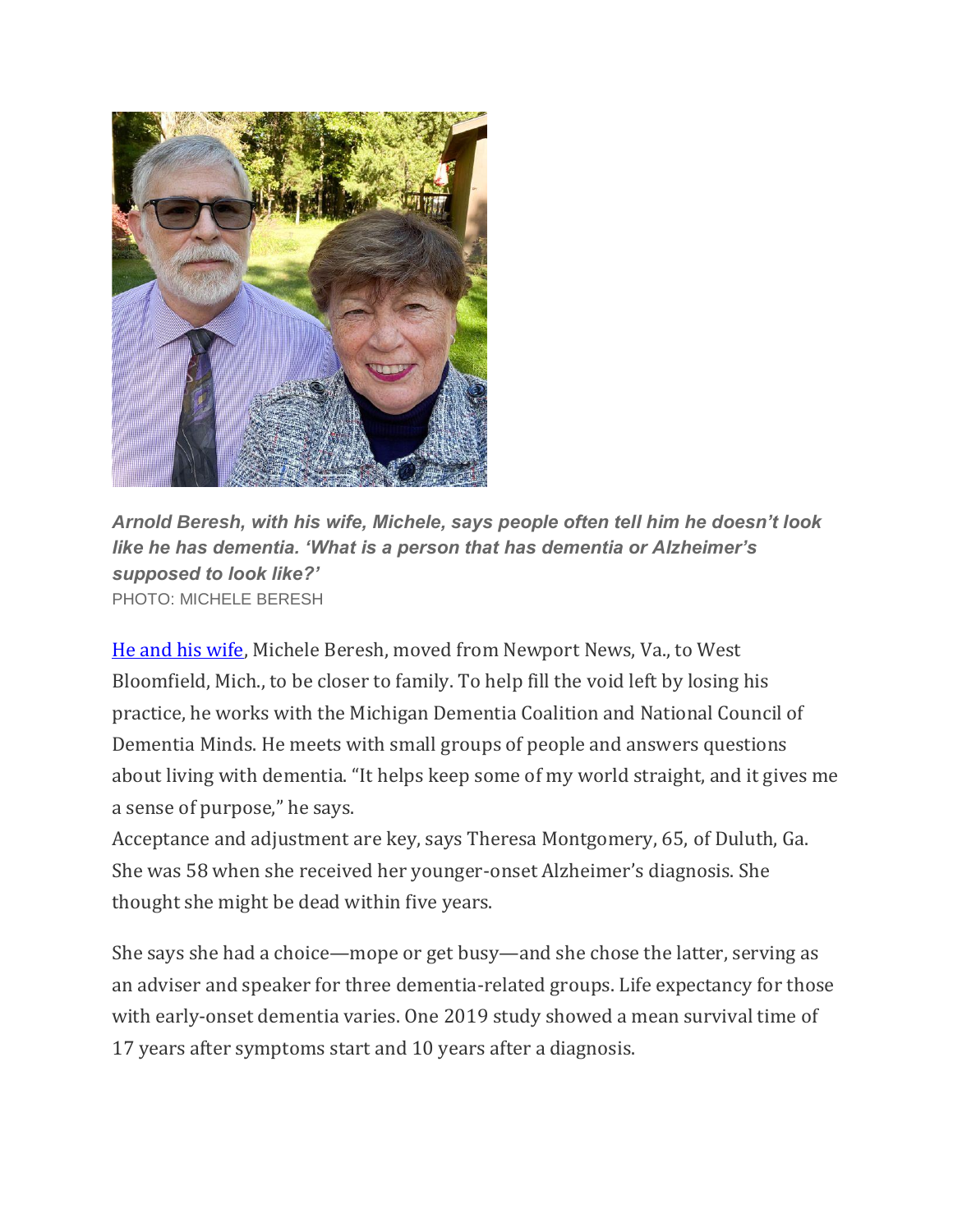

*Theresa Montgomery was 58 when she received an Alzheimer's diagnosis. She wants to raise dementia awareness among younger people.* PHOTO: THERESA MONTGOMERY

"I don't want to have this, but I have to accept it," Ms. Montgomery says. Her shortterm memory is getting shorter and she has trouble sleeping. "But I always keep something on my plate," she says. "You know what? I got a purpose. You know what? I have a life. You know what? I can still do things."

Some associate dementia only with memory loss. Many of the advocates also describe other symptoms so family members and healthcare professionals can be aware.

Steven Barbieri, 60, appeared to be hard of hearing. His wife, Tracy Barbieri, asked him to get his ears checked after he didn't pick up their daughters at school as requested. "She thought I had selective hearing," he says.